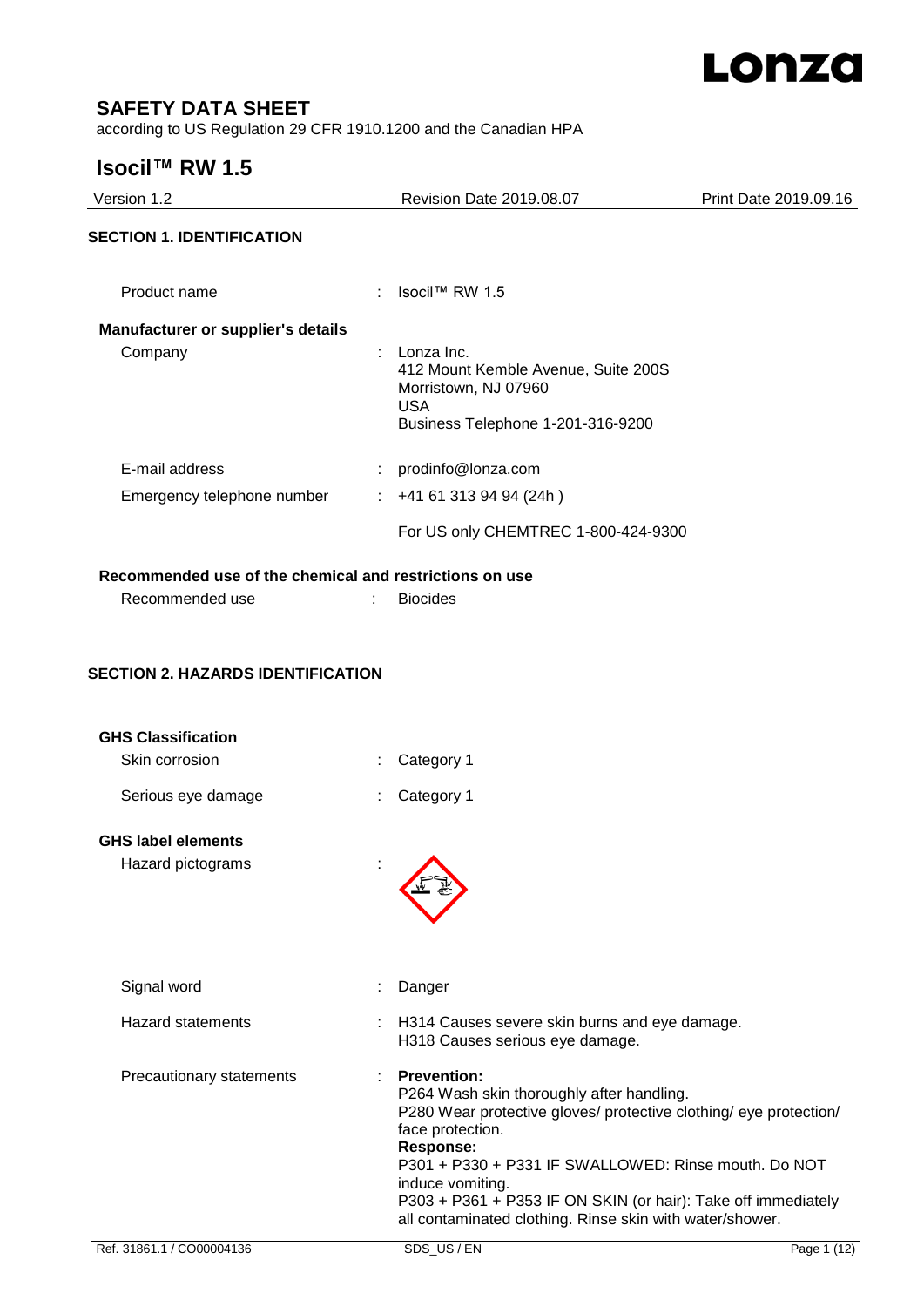

P304 + P340 + P310 IF INHALED: Remove person to fresh air and keep comfortable for breathing. Immediately call a POISON CENTER/doctor. P305 + P351 + P338 + P310 IF IN EYES: Rinse cautiously with water for several minutes. Remove contact lenses, if present and easy to do. Continue rinsing. Immediately call a POISON CENTER/doctor. P363 Wash contaminated clothing before reuse. **Storage:**  P405 Store locked up. **Disposal:**  P501 Dispose of contents/ container to an approved waste disposal plant.

# **Other hazards**

None known.

#### **SECTION 3. COMPOSITION/INFORMATION ON INGREDIENTS**

### **Hazardous components**

| Chemical name / Synonyms                                | CAS-No.    | Concentration (% w/w) |
|---------------------------------------------------------|------------|-----------------------|
| 5-Chloro-2-methyl-2H-isothiazol-3-one and 2- 55965-84-9 |            | 1.54                  |
| Methyl-2H-isothiazol-3-one (mixture 3:1)                |            |                       |
| Magnesium nitrate                                       | 10377-60-3 | 1.73                  |
| Magnesium chloride                                      | 7786-30-3  | 0.54                  |
| Copper dinitrate                                        | 3251-23-8  | 0.16                  |

### **SECTION 4. FIRST AID MEASURES**

| If inhaled                                                       | ÷ | Move to fresh air.<br>If breathing is irregular or stopped, administer artificial respira-<br>tion.<br>Give oxygen.<br>First aider needs to protect himself.<br>Call a physician immediately.             |
|------------------------------------------------------------------|---|-----------------------------------------------------------------------------------------------------------------------------------------------------------------------------------------------------------|
| In case of skin contact                                          |   | Take off all contaminated clothing immediately.<br>After contact with skin, wash immediately with plenty of soap<br>and water.<br>Call a physician immediately.                                           |
| In case of eye contact                                           |   | Rinse immediately with plenty of water, also under the eyelids,<br>for at least 15 minutes.<br>Call a physician immediately.                                                                              |
| If swallowed                                                     |   | Call a physician immediately.<br>Clean mouth with water and drink afterwards plenty of water.<br>Do not induce vomiting without medical advice.<br>Never give anything by mouth to an unconscious person. |
| Most important symptoms and ef-<br>fects, both acute and delayed |   | None known.                                                                                                                                                                                               |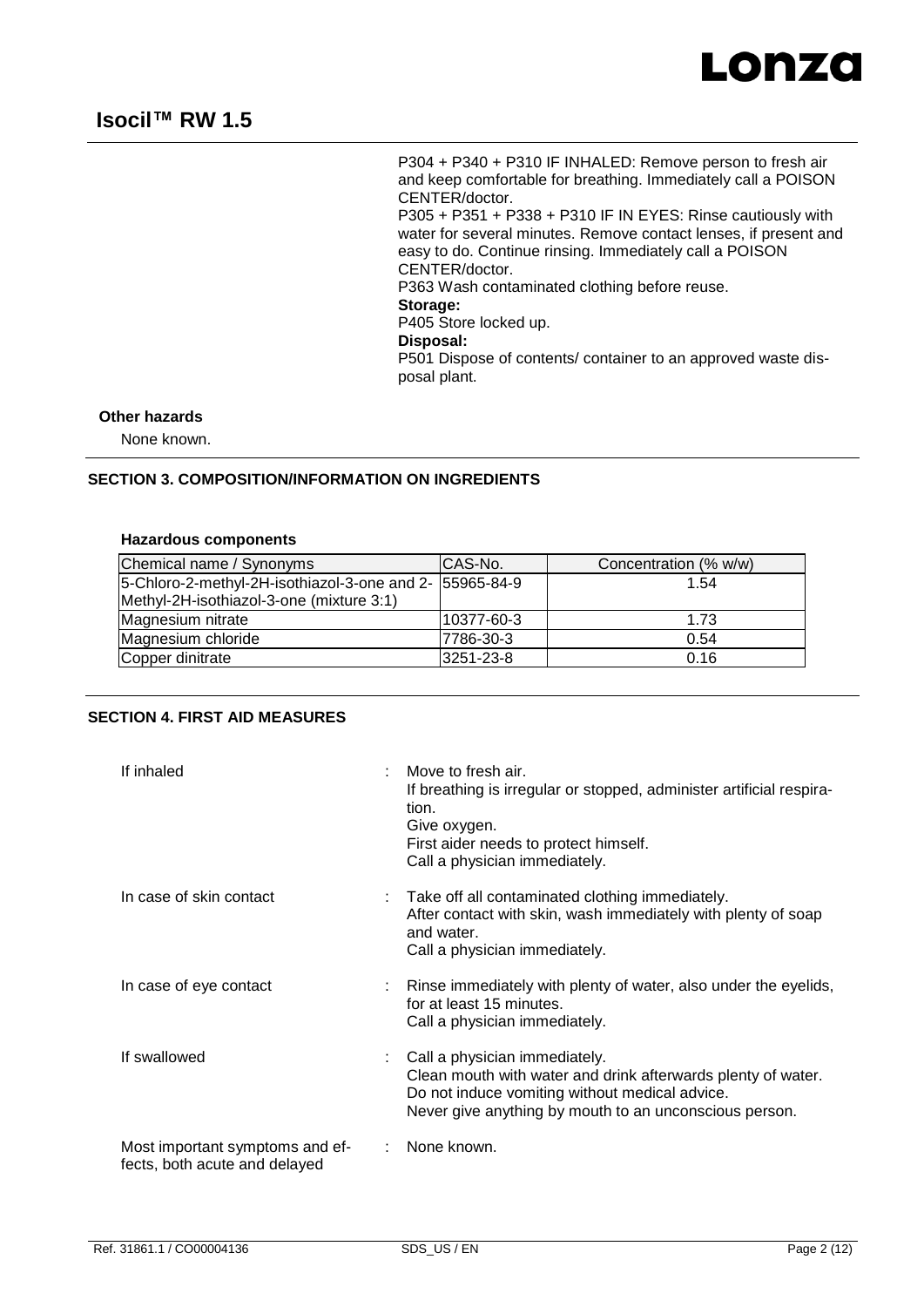### **SECTION 5. FIREFIGHTING MEASURES**

| Suitable extinguishing media                     | Dry powder<br>Water spray<br>Foam                              |
|--------------------------------------------------|----------------------------------------------------------------|
| Further information                              | Use water spray to cool unopened containers.                   |
| Special protective equipment for<br>firefighters | In the event of fire, wear self-contained breathing apparatus. |

### **SECTION 6. ACCIDENTAL RELEASE MEASURES**

| Personal precautions, protective<br>equipment and emergency proce-<br>dures | Use respirator when performing operations involving potential<br>exposure to vapour of the product.                                                                                                                                            |
|-----------------------------------------------------------------------------|------------------------------------------------------------------------------------------------------------------------------------------------------------------------------------------------------------------------------------------------|
| Environmental precautions                                                   | Do not flush into surface water or sanitary sewer system.                                                                                                                                                                                      |
| Methods and materials for contain-<br>ment and cleaning up                  | : Contain spillage, and then collect with non-combustible ab-<br>sorbent material, (e.g. sand, earth, diatomaceous earth, ver-<br>miculite) and place in container for disposal according to local<br>/ national regulations (see section 13). |

### **SECTION 7. HANDLING AND STORAGE**

| explosion                                      |   | Advice on protection against fire and : Take precautionary measures against static discharges.                                                                   |
|------------------------------------------------|---|------------------------------------------------------------------------------------------------------------------------------------------------------------------|
| Advice on safe handling                        |   | : Avoid contact with skin and eyes.<br>Provide sufficient air exchange and/or exhaust in work rooms.                                                             |
| Conditions for safe storage                    |   | : Keep container tightly closed.<br>To maintain product quality, do not store in heat or direct sun-<br>light.<br>Keep in a dry, cool and well-ventilated place. |
| Further information on storage con-<br>ditions | ÷ | Open drum carefully as content may be under pressure.<br>Metal containers must be lined.<br>Corrodes base metals.                                                |
| Technical measures/Precautions                 |   | : Open drum carefully as content may be under pressure.<br>Metal containers must be lined.<br>Corrodes base metals.                                              |
| Recommended storage temperature                |   | : $34 - 129$ °F $/1 - 54$ °C                                                                                                                                     |

# **SECTION 8. EXPOSURE CONTROLS/PERSONAL PROTECTION**

### **Components with workplace control parameters**

| CAS-No.<br>Components | Value type<br>(Form of | Control parame-<br>′ Permissi- ∖<br>ters $/$ | <b>Basis</b> |
|-----------------------|------------------------|----------------------------------------------|--------------|
|-----------------------|------------------------|----------------------------------------------|--------------|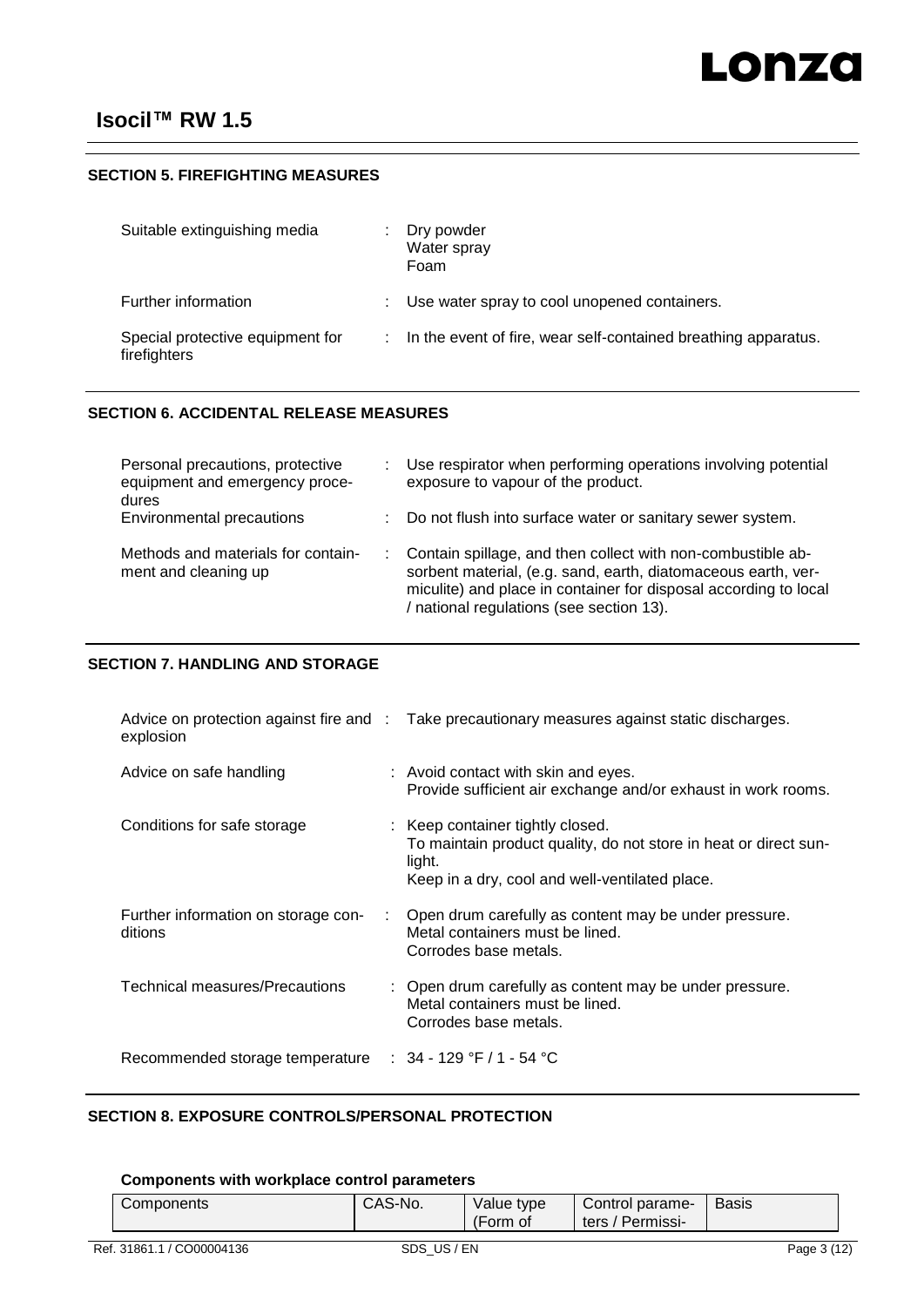

|                                  |            | exposure) | ble concentra-<br>tion |        |
|----------------------------------|------------|-----------|------------------------|--------|
| 5-Chloro-2-methyl-2H-isothiazol- | 55965-84-9 |           | $0.2 \,\mathrm{mg/m3}$ | LIGEL* |
| 3-one and 2-Methyl-2H-           |            |           |                        |        |
| isothiazol-3-one (mixture 3:1)   |            |           |                        |        |

Contains no substances with occupational exposure limit values.

# **Personal protective equipment**

| Respiratory protection                              |   | In the case of vapour formation use a respirator with an ap-<br>proved filter.                                                                                                                                        |
|-----------------------------------------------------|---|-----------------------------------------------------------------------------------------------------------------------------------------------------------------------------------------------------------------------|
| Hand protection<br>Material<br>Rate of permeability |   | Nitrile rubber<br>> 480 min                                                                                                                                                                                           |
| Eye protection                                      |   | Tightly fitting safety goggles<br>Face-shield                                                                                                                                                                         |
| Skin and body protection                            |   | Choose body protection according to the amount and con-<br>centration of the dangerous substance at the work place.<br>Rubber or plastic apron<br>Rubber or plastic boots                                             |
| Hygiene measures                                    | ÷ | Wash hands before breaks and immediately after handling<br>the product.<br>Avoid contact with skin, eyes and clothing.<br>Remove and wash contaminated clothing and gloves, includ-<br>ing the inside, before re-use. |

# **SECTION 9. PHYSICAL AND CHEMICAL PROPERTIES**

| Appearance                  |                | liquid                                  |
|-----------------------------|----------------|-----------------------------------------|
| Colour                      |                | light green                             |
| Odour                       | ÷              | pungent                                 |
| <b>Odour Threshold</b>      |                | no data available                       |
| рH                          |                | $: 2.0 - 4.0$                           |
| Melting point/range         | $\mathbf{r}$ . | 27 °F / -3 °C                           |
| Boiling point/boiling range |                | : ca. 212 $\degree$ F / 100 $\degree$ C |
| Flash point                 | ۰.             | no data available                       |
| Evaporation rate            |                | no data available                       |
| Flammability (solid, gas)   |                | no data available                       |
| Flammability (liquids)      | ÷.             | no data available                       |
| Upper explosion limit       | ÷.             | no data available                       |
| Lower explosion limit       |                | no data available                       |
|                             |                |                                         |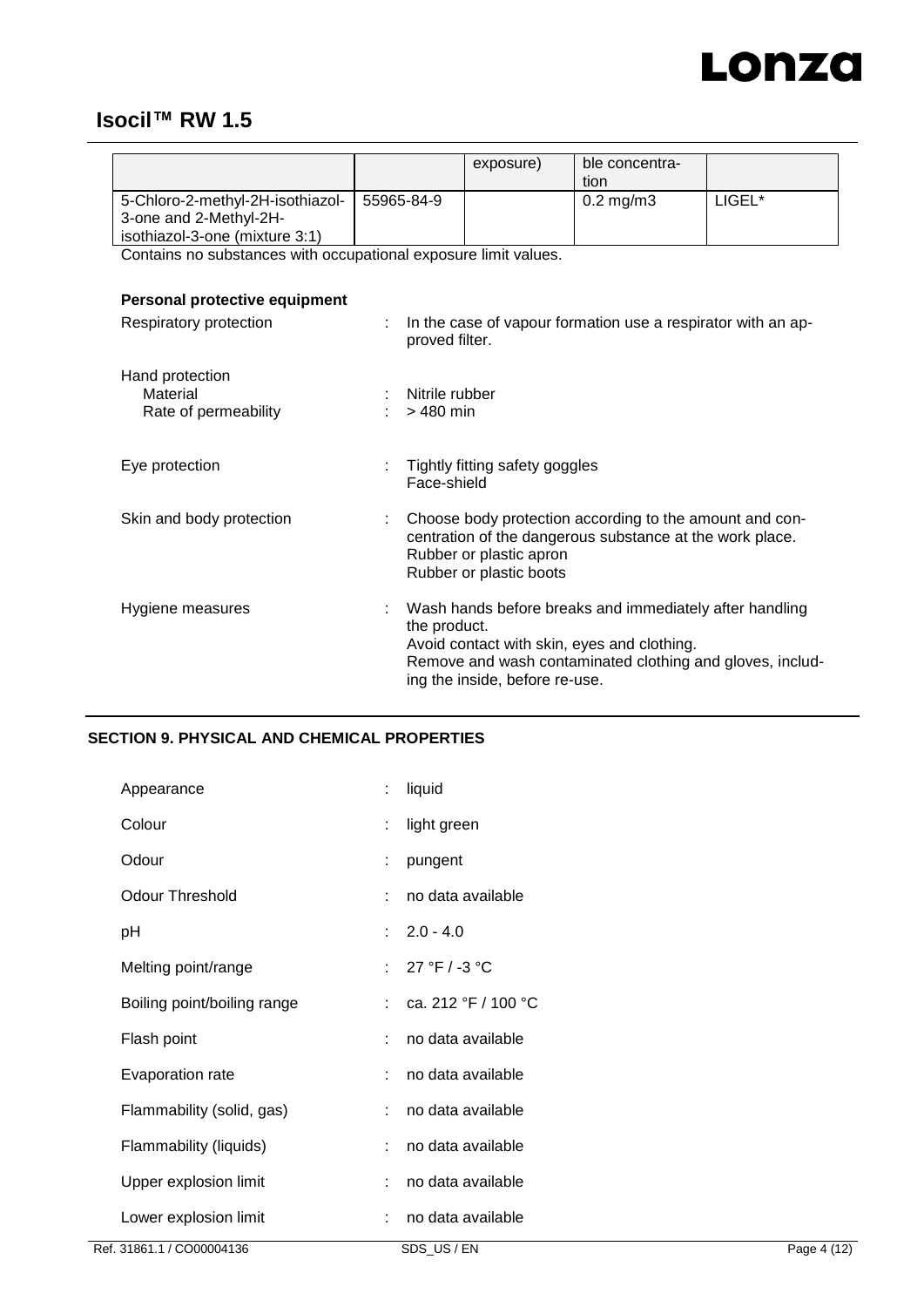# Lonza

# **Isocil™ RW 1.5**

| Vapour pressure                        |                           | $: 0.1$ hPa                                  |
|----------------------------------------|---------------------------|----------------------------------------------|
| Relative vapour density                |                           |                                              |
|                                        |                           | 0.6                                          |
| Relative density                       |                           | no data available                            |
| Density                                | $\mathbb{R}^{\mathbb{Z}}$ | 1.02 g/cm3 (68 $\degree$ F / 20 $\degree$ C) |
| Water solubility                       | t.                        | completely soluble                           |
| Partition coefficient: n-octanol/water | $\sim$                    | no data available                            |
| Auto-ignition temperature              |                           | : no data available                          |
| Decomposition temperature              |                           | no data available                            |
| Viscosity, dynamic                     | t.                        | 3 mPa.s (77 °F / 25 °C)                      |
| Viscosity, kinematic                   |                           | no data available                            |

# **SECTION 10. STABILITY AND REACTIVITY**

| Possibility of hazardous reactions | Stable under normal conditions.                                                        |
|------------------------------------|----------------------------------------------------------------------------------------|
| Conditions to avoid                | no data available                                                                      |
| Incompatible materials             | Reducing agents<br>Amines<br><b>Bases</b><br>Oxidizing agents                          |
| Hazardous decomposition products   | Nitrogen oxides (NOx)<br>÷<br>Carbon oxides<br>Sulphur oxides<br>Hydrogen chloride gas |

## **SECTION 11. TOXICOLOGICAL INFORMATION**

| Information on likely routes of expo-<br>sure | Skin<br>Eyes<br>Ingestion<br>Inhalation                                  |
|-----------------------------------------------|--------------------------------------------------------------------------|
| <b>Acute toxicity</b><br>Acute oral toxicity  | : LD50 (Rat): 2,350 mg/kg<br>Method: OECD Test Guideline 401<br>GLP: yes |
| Acute dermal toxicity                         | LD50 (Rabbit): 4.5 - 79 mg/kg<br>LD50 (Rabbit): $>$ 2,000 mg/kg          |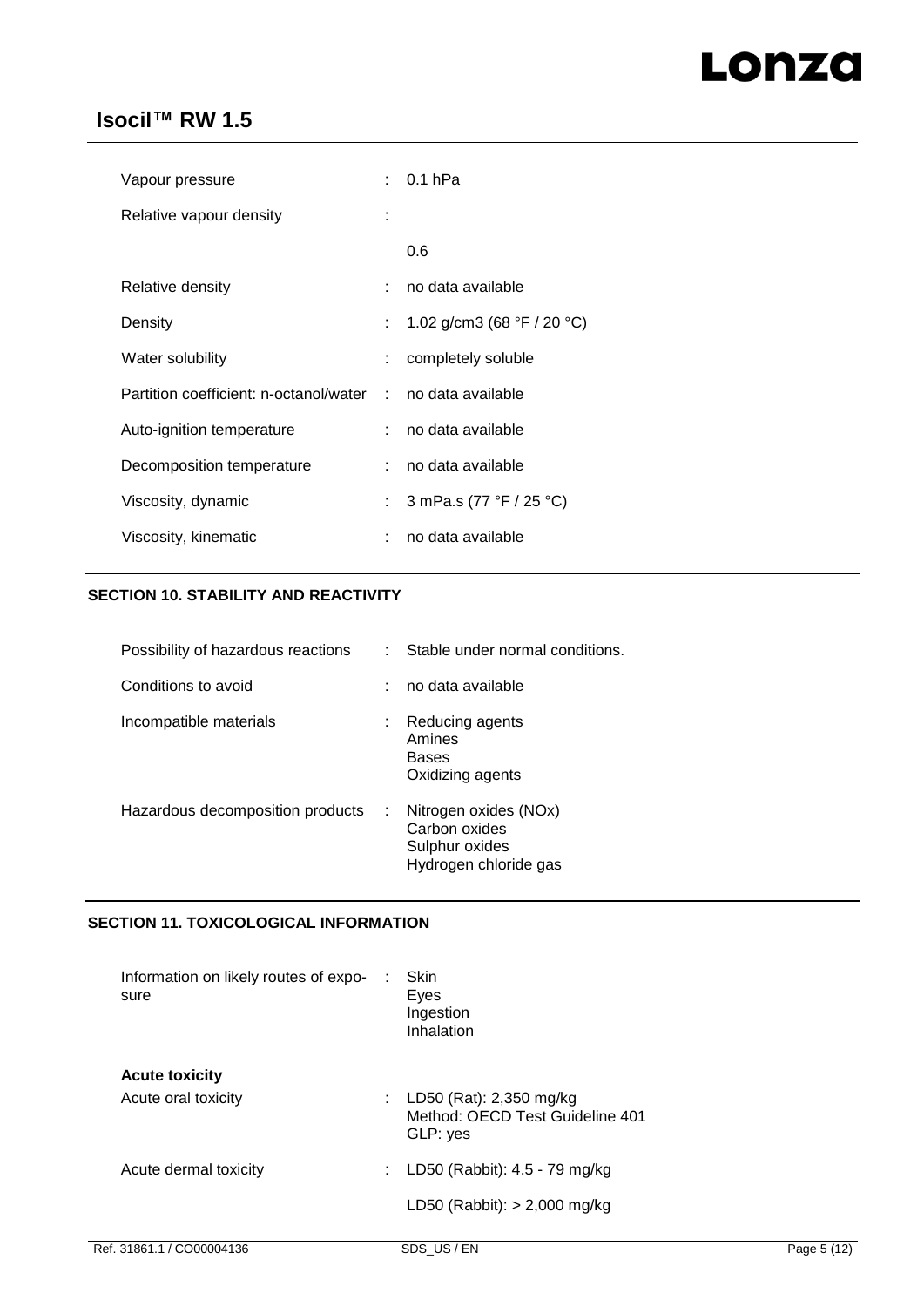# Lonza

# **Isocil™ RW 1.5**

Method: OECD Test Guideline 402 GLP: yes

### **Skin corrosion/irritation**

Species: Rabbit Exposure time: 4 h Method: OECD Test Guideline 404 Result: Corrosive GLP: yes

### **Serious eye damage/eye irritation**

Species: Rabbit Result: Corrosive Method: OECD Test Guideline 405 GLP: yes

### **Respiratory or skin sensitisation**

Test Type: Buehler Test Species: Guinea pig Method: OECD Test Guideline 406 Result: Sensitising GLP: yes

### **SECTION 12. ECOLOGICAL INFORMATION**

#### **Ecotoxicity**

| Toxicity to terrestrial organisms                         | LD50 (Colinus virginianus (Bobwhite quail)): 65.000 mg/kg<br>End point: Acute toxicity                                  |
|-----------------------------------------------------------|-------------------------------------------------------------------------------------------------------------------------|
|                                                           | LC50 (Colinus virginianus (Bobwhite quail)): 3,536.000 ppm<br>Exposure time: 8 d<br>End point: Subacute toxicity        |
|                                                           | LC50 (Anas platyrhynchos (Mallard duck)): 945.000 ppm<br>Exposure time: 8 d<br>End point: Subacute toxicity             |
|                                                           | EC50 (Eastern oyster): 28.000 ppb<br>Exposure time: 48 h<br>End point: Acute toxicity                                   |
|                                                           | LC50 (Anas platyrhynchos domestica (Peking duck)): 530.000<br>ppm<br>Exposure time: 8 d<br>End point: Subacute toxicity |
| <b>Persistence and degradability</b><br>no data available |                                                                                                                         |
| <b>Bioaccumulative potential</b>                          |                                                                                                                         |
| <b>Components:</b>                                        |                                                                                                                         |

**5-Chloro-2-methyl-2H-isothiazol-3-one and 2-Methyl-2H-isothiazol-3-one (mixture 3:1):**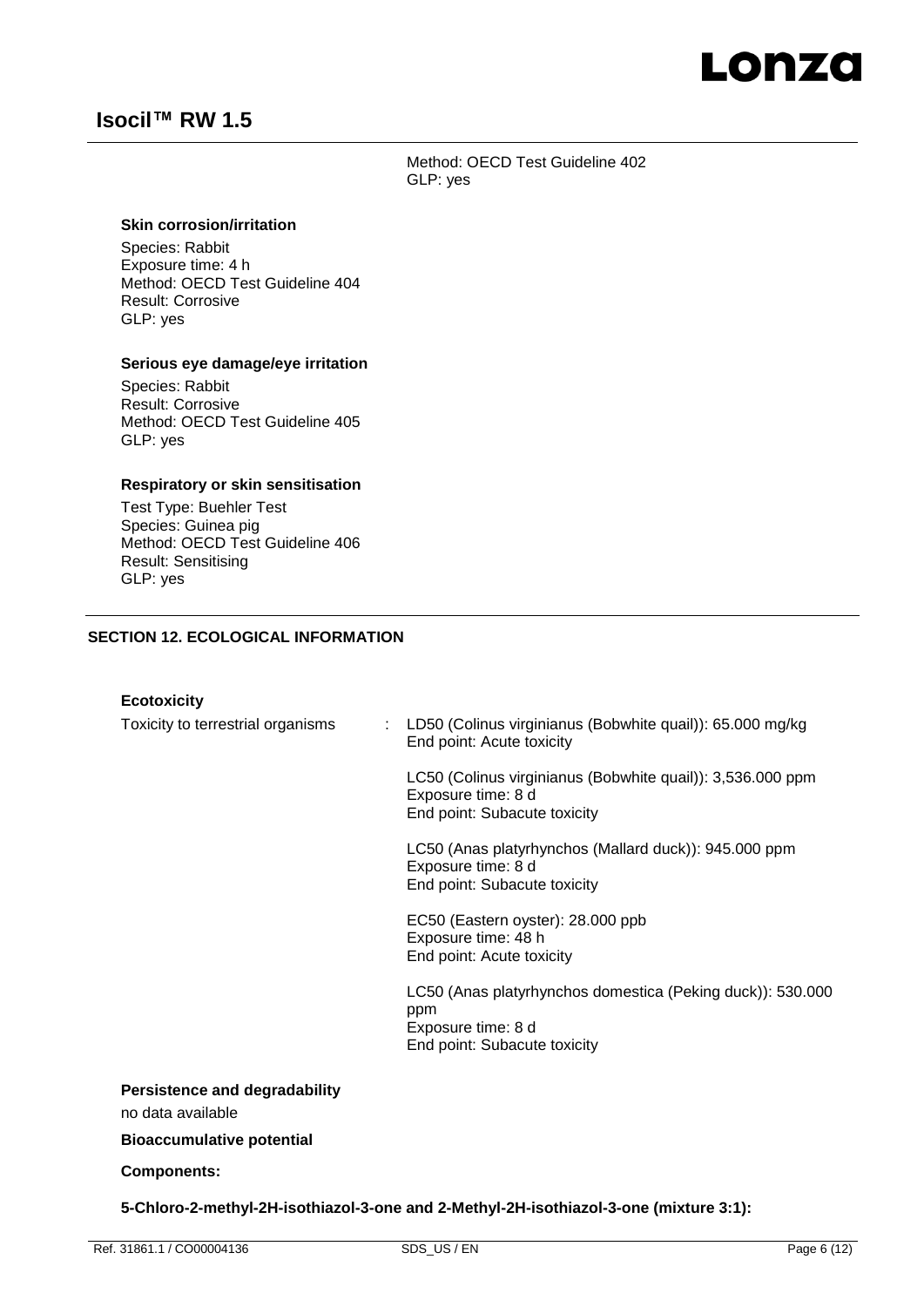

Partition coefficient: n-octanol/water : log Pow: 0.71 - 0.75 (20 °C)

Method: OECD Test Guideline 117

### **Mobility in soil**

no data available

### **Other adverse effects**

no data available **The following ecotoxicological data refer to:**

5-Chloro-2-methyl-2H-isothiazol-3-one and 2-Methyl-2H-isothiazol-3-one (mixture 3:1)(CAS-No.: 55965- 84-9)

| <b>Ecotoxicity</b>                                                          |               |                                                                                                                                                       |
|-----------------------------------------------------------------------------|---------------|-------------------------------------------------------------------------------------------------------------------------------------------------------|
| Toxicity to fish                                                            |               | LC50 (Oncorhynchus mykiss (rainbow trout)): 0.19 mg/l<br>Exposure time: 96 h<br>Test Type: flow-through test<br>Method: OECD Test Guideline 203       |
| Toxicity to daphnia and other aquat-<br>ic invertebrates                    | П.            | EC50 (Daphnia magna (Water flea)): 0.16 mg/l<br>Exposure time: 48 h<br>Test Type: Immobilization<br>Method: OECD Test Guideline 202                   |
| Toxicity to algae                                                           | ÷             | ErC50 (Selenastrum capricornutum (green algae)): 0.027 mg/l<br>Exposure time: 72 h<br>Test Type: Growth inhibition<br>Method: OECD Test Guideline 201 |
|                                                                             |               | NOEC (Skeletonema costatum (marine diatom)): 0.0014 mg/l<br>Exposure time: 72 h<br>Test Type: Growth inhibition                                       |
| M-Factor (Acute aquatic toxicity)<br>Toxicity to fish (Chronic toxicity)    |               | 10<br>NOEC (Oncorhynchus mykiss (rainbow trout)): 0.05 mg/l<br>Exposure time: 14 d<br>Test Type: flow-through test                                    |
| Toxicity to daphnia and other aquat-<br>ic invertebrates (Chronic toxicity) |               | NOEC (Daphnia magna (Water flea)): 0.035 mg/l<br>Exposure time: 21 d<br><b>Test Type: Reproduction Test</b><br>Method: OECD Test Guideline 202        |
| M-Factor (Chronic aquatic toxicity)                                         | $\mathcal{L}$ | $\mathbf{1}$                                                                                                                                          |
| <b>Persistence and degradability</b>                                        |               |                                                                                                                                                       |
| Biodegradability                                                            |               | Result: rapidly degradable<br>Biodegradation: $< 50 %$<br>Exposure time: 10 d                                                                         |
| <b>Bioaccumulative potential</b><br>no data available                       |               |                                                                                                                                                       |
| <b>Mobility in soil</b><br>Distribution among environmental<br>compartments | ÷             | Koc: ca. 28 Remarks: Highly mobile in soils                                                                                                           |
|                                                                             |               |                                                                                                                                                       |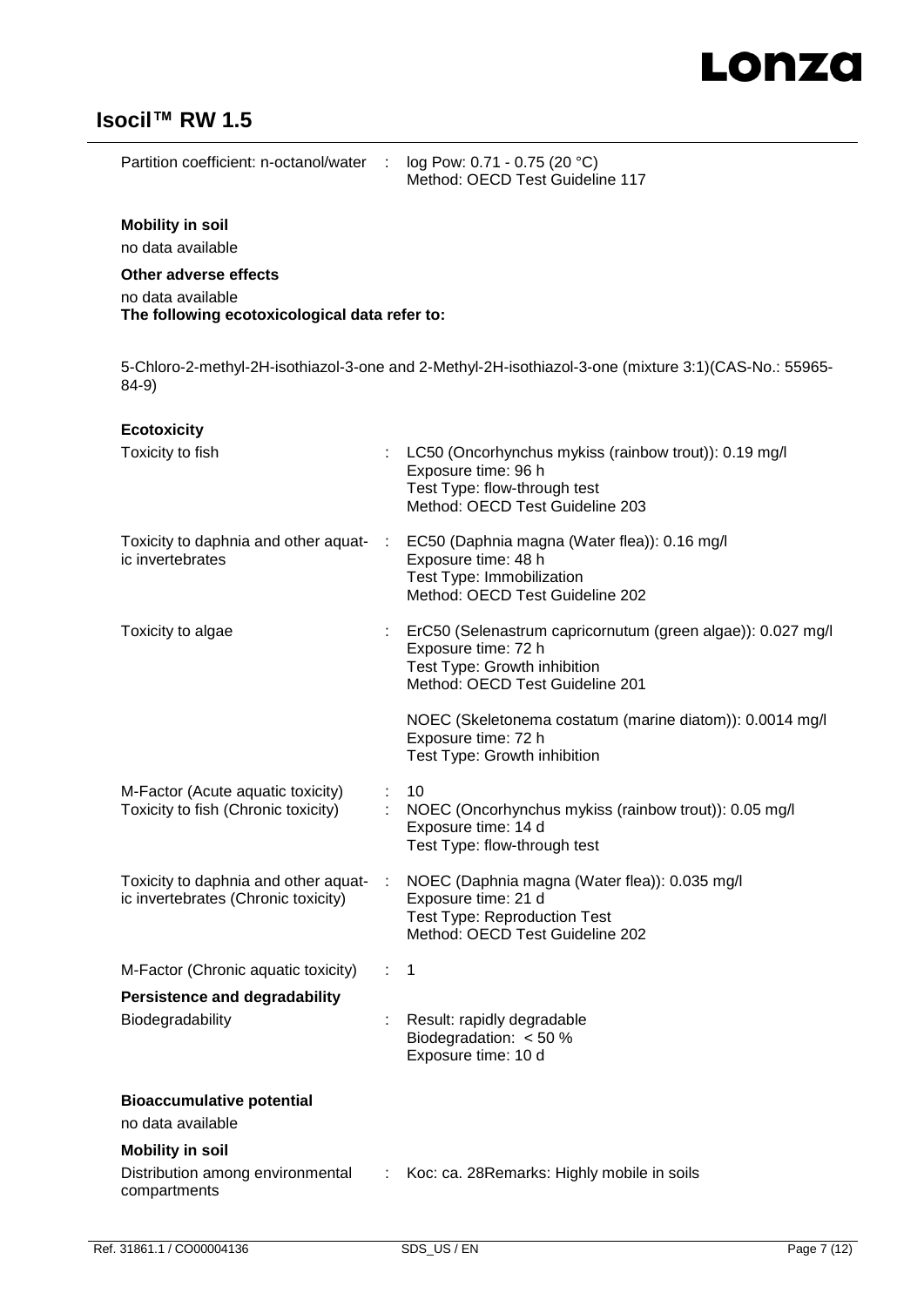

### **Other adverse effects**

no data available

### **SECTION 13. DISPOSAL CONSIDERATIONS**

| Disposal methods       |                                                                                      |
|------------------------|--------------------------------------------------------------------------------------|
| Waste from residues    | Dispose of in accordance with local regulations.<br>Contact waste disposal services. |
| Contaminated packaging | : Dispose of as unused product.                                                      |

### **SECTION 14. TRANSPORT INFORMATION**

### **DOT**

| UN number<br>Proper shipping name                                             | : 3265<br>: Corrosive liquid, acidic, organic, n.o.s.<br>(5-Chloro-2-methyl-4-isothiazolin-3-one) |
|-------------------------------------------------------------------------------|---------------------------------------------------------------------------------------------------|
| <b>Transport hazard class</b><br>Packing group<br>Labels                      | : 8<br>: II<br>: 8                                                                                |
| <b>Emergency Response Guidebook</b><br>Number<br><b>Environmental hazards</b> | : 153<br>no                                                                                       |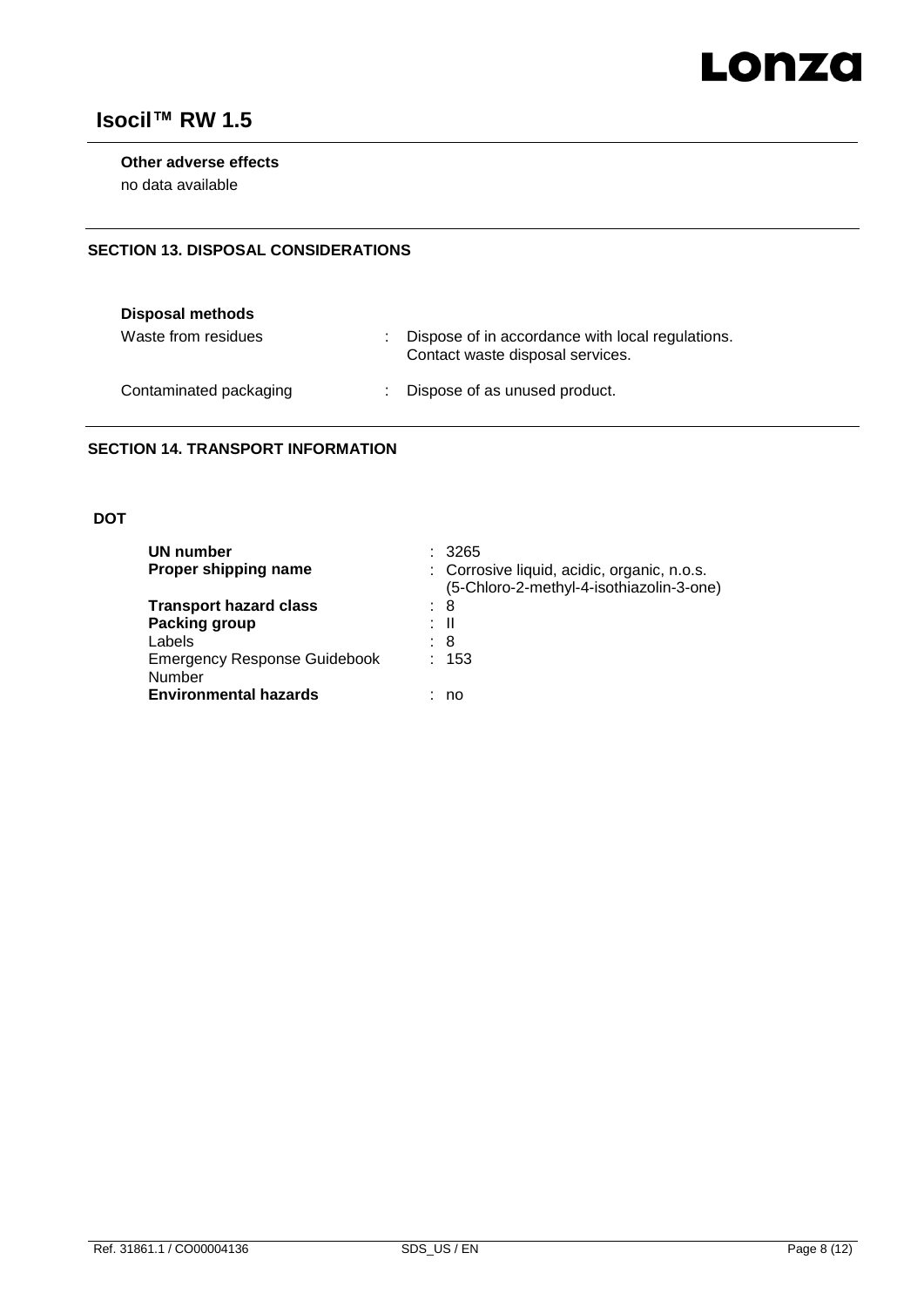## **TDG**

|             | <b>UN number</b><br>Proper shipping name | 3265<br>: CORROSIVE LIQUID, ACIDIC, ORGANIC, N.O.S.<br>(5-Chloro-2-methyl-4-isothiazolin-3-one) |
|-------------|------------------------------------------|-------------------------------------------------------------------------------------------------|
|             | <b>Transport hazard class</b><br>t.      | 8                                                                                               |
|             | Packing group<br>Labels                  | : II<br>: 8                                                                                     |
|             | <b>Environmental hazards</b>             | : no                                                                                            |
|             |                                          |                                                                                                 |
| <b>IATA</b> |                                          |                                                                                                 |
|             | UN number                                | : 3265                                                                                          |
|             | Proper shipping name                     | : Corrosive liquid, acidic, organic, n.o.s.                                                     |
|             |                                          | (5-Chloro-2-methyl-4-isothiazolin-3-one)                                                        |
|             | <b>Transport hazard class</b><br>÷       | 8                                                                                               |
|             | Packing group                            | : II                                                                                            |
|             | Labels                                   | : 8                                                                                             |
|             | <b>Environmental hazards</b>             | no                                                                                              |
|             |                                          |                                                                                                 |

### **IMDG**

| UN number                     | : 3265                                      |
|-------------------------------|---------------------------------------------|
| Proper shipping name          | : Corrosive liquid, acidic, organic, n.o.s. |
|                               | (5-Chloro-2-methyl-4-isothiazolin-3-one)    |
| <b>Transport hazard class</b> | : 8                                         |
| Packing group                 | : II                                        |
| Labels                        | : 8                                         |
| EmS Number 1                  | $\therefore$ F-A                            |
| EmS Number 2                  | $:$ S-B                                     |
| <b>Environmental hazards</b>  | : Marine pollutant: no                      |

### **ADR**

| UN number<br>Proper shipping name   | : 3265<br>: CORROSIVE LIQUID, ACIDIC, ORGANIC, N.O.S.<br>(5-Chloro-2-methyl-4-isothiazolin-3-one) |
|-------------------------------------|---------------------------------------------------------------------------------------------------|
| <b>Transport hazard class</b>       | : 8                                                                                               |
| Packing group                       | : II                                                                                              |
| <b>Classification Code</b>          | $\therefore$ C3                                                                                   |
| <b>Hazard Identification Number</b> | : 80                                                                                              |
| Labels                              | : 8                                                                                               |
| <b>Environmental hazards</b>        | no                                                                                                |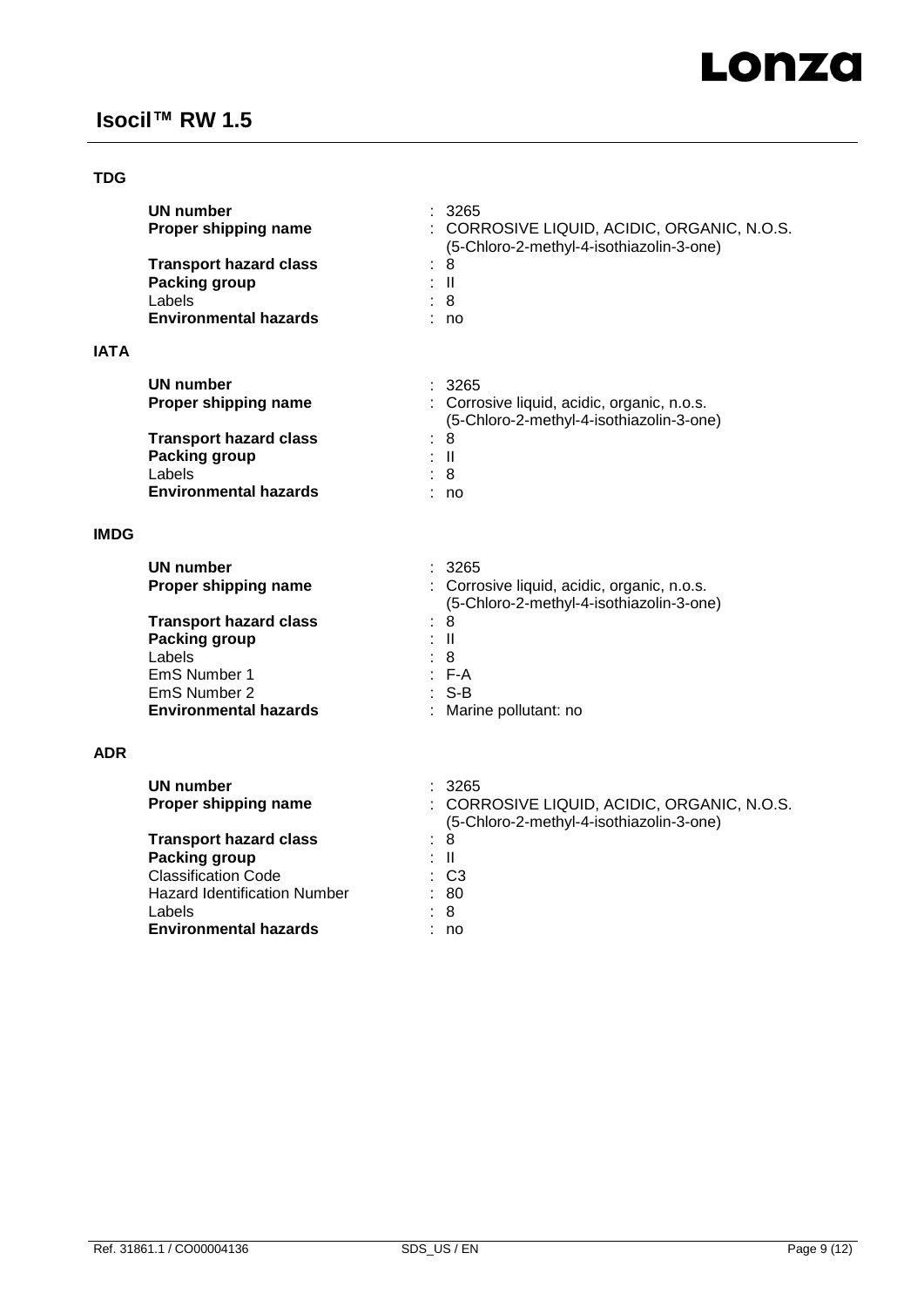### **RID**

| UN number<br>Proper shipping name                                                |   | : 3265<br>: CORROSIVE LIQUID, ACIDIC, ORGANIC, N.O.S.<br>(5-Chloro-2-methyl-4-isothiazolin-3-one) |
|----------------------------------------------------------------------------------|---|---------------------------------------------------------------------------------------------------|
| <b>Transport hazard class</b>                                                    | ٠ | 8                                                                                                 |
| Packing group                                                                    |   | : II                                                                                              |
| <b>Classification Code</b>                                                       |   | $\therefore$ C3                                                                                   |
| <b>Hazard Identification Number</b>                                              |   | : 80                                                                                              |
| Labels                                                                           |   | $\therefore$ 8                                                                                    |
| <b>Environmental hazards</b>                                                     |   | : no                                                                                              |
| Special precautions for user                                                     |   | none                                                                                              |
| Transport in bulk according to An-<br>nex II of MARPOL 73/78 and the IBC<br>Code |   | $:$ Not applicable                                                                                |

### **SECTION 15. REGULATORY INFORMATION**

**This chemical is a pesticide product registered by the United States Environmental Protection Agency and is subject to certain labeling requirements under federal pesticide law. These requirements differ from the classification criteria and hazard information required for safety data sheets (SDS), and for workplace labels of non-pesticide chemicals.**

| <b>EPA Registration number</b> | 6836-258                                          |
|--------------------------------|---------------------------------------------------|
| Signal word                    | DANGER!                                           |
| <b>Hazard statements</b>       | : Harmful if swallowed.                           |
|                                | May be fatal if absorbed through skin.            |
|                                | Corrosive. Causes skin burns.                     |
|                                | Corrosive - causes irreversible eye damage.       |
|                                | This pesticide is toxic to fish.                  |
|                                | This pesticide is toxic to aquatic invertebrates. |

### **EPCRA - Emergency Planning and Community Right-to-Know Act**

### **CERCLA Reportable Quantity**

| <b>Components</b> | CAS-No.   | Component RQ<br>(lbs) | Calculated<br>product RQ<br>(lbs) |
|-------------------|-----------|-----------------------|-----------------------------------|
| Copper dinitrate  | 3251-23-8 | 100                   | 62500                             |

### **SARA 311/312 Hazards**

See above: SECTION 2. Hazard Identification-GHS Classification

### **SARA 313**

| Components           | `S-No.<br>$\mathbf{v}$<br>UAJ.           | Concentration |
|----------------------|------------------------------------------|---------------|
| Magnesium<br>nitrate | $\sim$<br>$\sqrt{2}$<br>7-60∹<br>vu<br>J | 70<br>%<br>ື  |

### **US State Regulations**

### **Massachusetts Right To Know**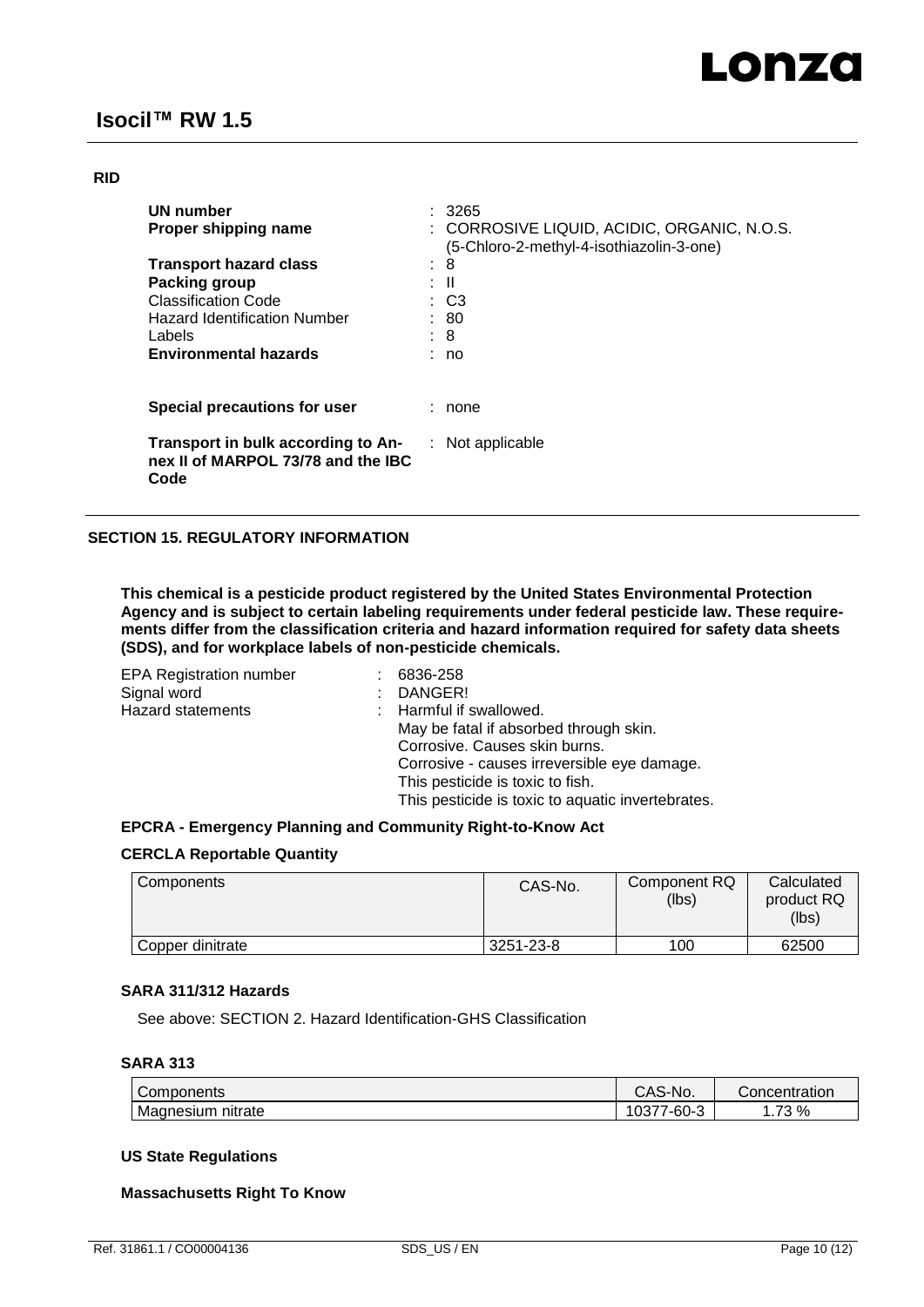

| <b>Components</b>        | $\cdot$ $\sim$<br>S-NO.<br>$\mathcal{L}$<br>$\overline{\phantom{0}}$ |
|--------------------------|----------------------------------------------------------------------|
| Μa                       | $\sim$ $\sim$                                                        |
| nitrate                  | 60-G                                                                 |
| $\overline{\phantom{a}}$ | vJ                                                                   |

#### **Pennsylvania Right To Know**

| Components | CAS-No.       |
|------------|---------------|
| Mao        | $\sim$ $\sim$ |
| anesium    | ′-ხ∪-ა        |
| nitrate    | və            |

#### **New Jersey Right To Know**

| -<br>.<br>טווסו            | ، ۸۱<br>v.                 |
|----------------------------|----------------------------|
| nitrata<br>M.<br>וור<br>ае | $\sim$ $\sim$<br>-יימ<br>u |

#### **California Prop. 65**

This product does not contain any chemicals known to State of California to cause cancer, birth defects, or any other reproductive harm.

#### **SECTION 16. OTHER INFORMATION**

### **Full text of other abbreviations**

### LIGEL<sup>\*</sup> : Lonza Internal Guidance Exposure Level

AICS - Australian Inventory of Chemical Substances; ASTM - American Society for the Testing of Materials; bw - Body weight; CERCLA - Comprehensive Environmental Response, Compensation, and Liability Act; CMR - Carcinogen, Mutagen or Reproductive Toxicant; DIN - Standard of the German Institute for Standardisation; DOT - Department of Transportation; DSL - Domestic Substances List (Canada); ECx - Concentration associated with x% response; EHS - Extremely Hazardous Substance; ELx - Loading rate associated with x% response; EmS - Emergency Schedule; ENCS - Existing and New Chemical Substances (Japan); ErCx - Concentration associated with x% growth rate response; ERG - Emergency Response Guide; GHS - Globally Harmonized System; GLP - Good Laboratory Practice; HMIS - Hazardous Materials Identification System; IARC - International Agency for Research on Cancer; IATA - International Air Transport Association; IBC - International Code for the Construction and Equipment of Ships carrying Dangerous Chemicals in Bulk; IC50 - Half maximal inhibitory concentration; ICAO - International Civil Aviation Organization; IECSC - Inventory of Existing Chemical Substances in China; IMDG - International Maritime Dangerous Goods; IMO - International Maritime Organization; ISHL - Industrial Safety and Health Law (Japan); ISO - International Organisation for Standardization; KECI - Korea Existing Chemicals Inventory; LC50 - Lethal Concentration to 50 % of a test population; LD50 - Lethal Dose to 50% of a test population (Median Lethal Dose); MARPOL - International Convention for the Prevention of Pollution from Ships; MSHA - Mine Safety and Health Administration; n.o.s. - Not Otherwise Specified; NFPA - National Fire Protection Association; NO(A)EC - No Observed (Adverse) Effect Concentration; NO(A)EL - No Observed (Adverse) Effect Level; NOELR - No Observable Effect Loading Rate; NTP - National Toxicology Program; NZIoC - New Zealand Inventory of Chemicals; OECD - Organization for Economic Co-operation and Development; OPPTS - Office of Chemical Safety and Pollution Prevention; PBT - Persistent, Bioaccumulative and Toxic substance; PICCS - Philippines Inventory of Chemicals and Chemical Substances; (Q)SAR - (Quantitative) Structure Activity Relationship; RCRA - Resource Conservation and Recovery Act; REACH - Regulation (EC) No 1907/2006 of the European Parliament and of the Council concerning the Registration, Evaluation, Authorisation and Restriction of Chemicals; RQ - Reportable Quantity; SADT - Self-Accelerating Decomposition Temperature; SARA - Superfund Amendments and Reauthorization Act; SDS - Safety Data Sheet; TCSI - Taiwan Chemical Substance Inventory; TSCA - Toxic Substances Control Act (United States); UN - United Nations; UNRTDG - United Nations Recommendations on the Transport of Dangerous Goods; vPvB - Very Persistent and Very Bioaccumulative